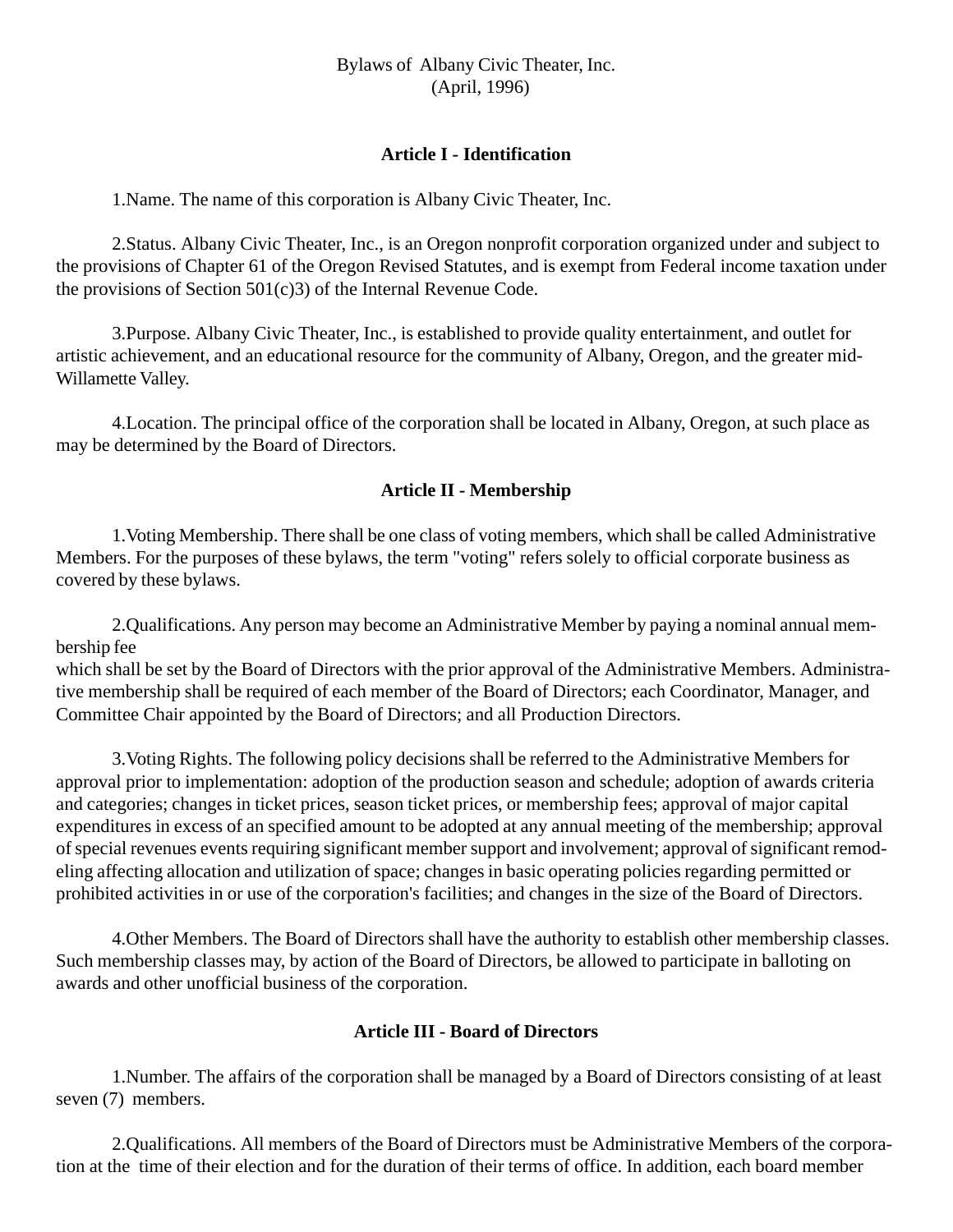must have at least two years experience in a board appointed position, or have equivalent experience in this theater, to be eligible for nomination to the Board.

3.Positions. The Board of Directors shall consist of the following positions: President, Vice President, Secretary,

 Treasurer, Publicity Coordinator, Facilities Coordinator, and Production Coordinator. The Board, with the approval of the Administrative Members, may create additional positions by dividing any duties between two or more persons, or by designating other functions as Board positions.

4.Election. The Board of Directors shall be elected by the Administrative Members. Prior to the annual meeting of the corporation, the Board shall appoint a nominating committee as provided in Article V Paragraph 4 of these bylaws and establish and provide procedures to be followed by that committee. The procedures shall provide that members my make additional nominations from the floor with the prior approval of the potential nominee.

5.Terms of Office. The positions of Secretary and Treasurer shall serve a term of two years. The Treasurer shall be elected in odd numbered years, and the Secretary shall be elected in even numbered years. All other positions shall serve a term of one year and be elected annually. Terms of office, shall run from September 1st to August 31st. All members of the Board may be reelected to consecutive terms of office.

 6.Delegation of Authority. A member of the Board of Directors who is unable to attend a meeting of the Board

 shall designate a Board appointed manager, coordinator, or committee chair within his/her scope of responsibilities to represent him/her at such meeting with full voting authority.

7.Vacancies The Board of Directors shall fill any vacancy by appointment.

8.Removal. Three or more Administrative Members may petition the Board for the purpose of removing a Board

 member. Upon receipt of the petition stating the reason for removal, the President shall appoint a committee to meet with the petitioners to determine an appropriate method of resolving the complaint. The committee shall consist of no more than two Board members and at least three Administrative Members who are not members of the Board. If the President is the subject of the petition, the committee shall be appointed by the Vice President. If the complaint cannot be resolved by that committee, the Board of Directors shall call a special meeting of the Administrative Members. This meeting shall take place within thirty (30) days. The Board shall set the procedures for the review, discussion and disposition of the petition by the Administrative Members in attendance at that meeting.

9.Attendance. If any Board member is absent from more than two regularly scheduled Board meetings without just cause presented by the opening of the meeting constituting the third such absence, the Board shall declare the office vacant as its first business after reading the minutes, unless the Board decides otherwise. Board members shall inform the President or Secretary if they will be absent or late.

# **Article IV - Meetings**

1.Administrative Members. The annual meeting of Administrative Members shall be held during the month of July at such place as shall be designated by the Board of Directors. At such meeting, the Board of Directors shall be elected and such other business as may come before the meeting shall be considered. Additional regular meetings of the Administrative Members shall be scheduled and held in the fall, winter, and spring to review, as appropriate, the activities of the Board, Managers, Coordinators, and Committees, and to act on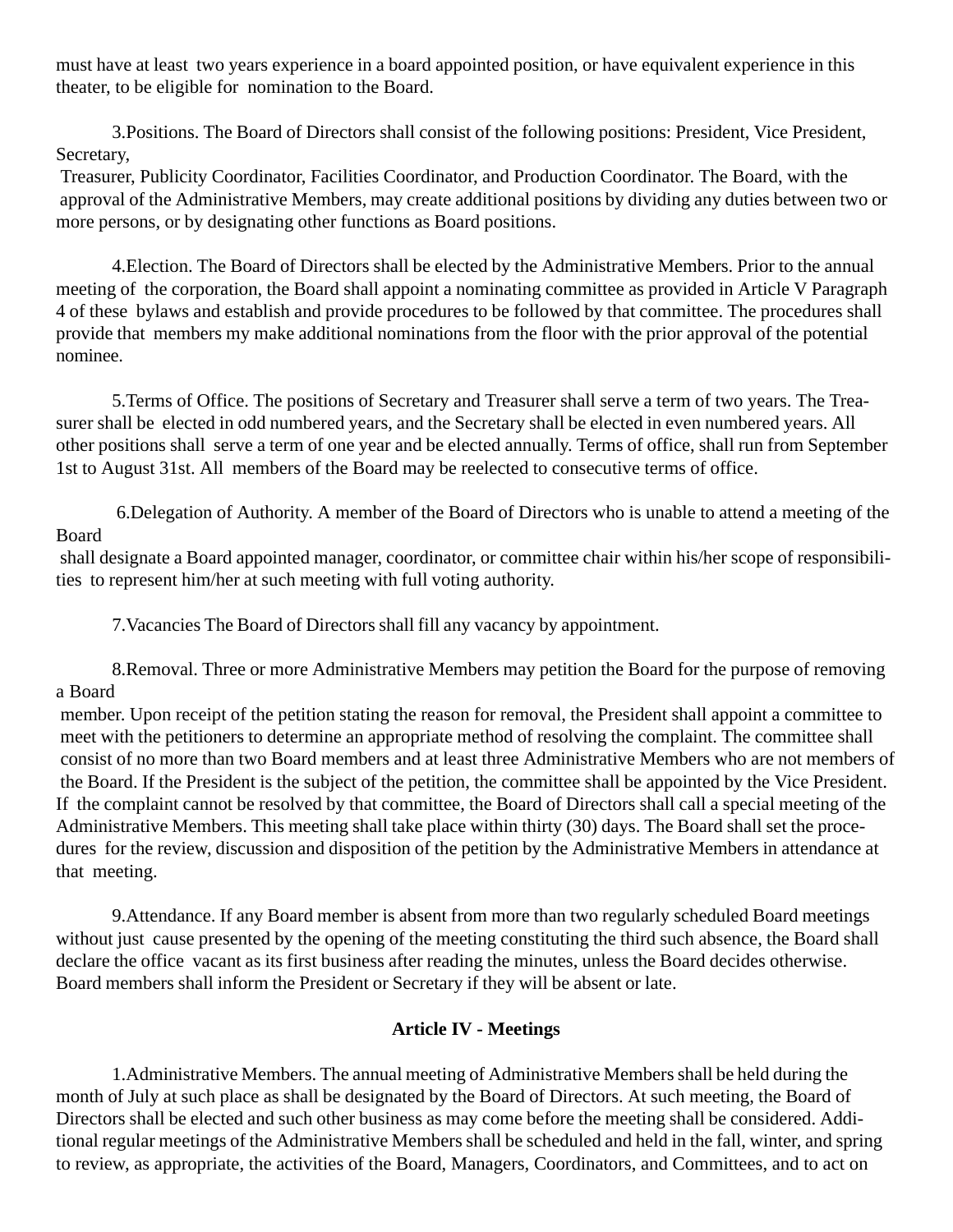such issues as may properly come before such meetings. A special meeting of the Administrative Members may be called at any time by the Board of Directors, or by petition of at least five (5) members, to be called within thirty (30) days of receipt of the petition by the Secretary.

2.Board of Directors. The annual meeting of the Board of Directors shall be held in September when the newly elected Board takes office. At such meeting, a schedule of regular Board meetings for the year shall be adopted and such other business as may come before the meeting shall be considered. Regular meetings of the Board shall be held at least once a month, and the adopted schedule shall be announced to the Administrative Members. Special meetings of the Board may be called by the President, or by three (3) other directors.

 3.Notice of Meeting. Agendas for all membership meetings shall be set in advance by the Board of Directors and mailed to all Administrative Members with notice of each meeting. Agendas for all Board meetings shall be published seven (7) days in advance.

4.Waiver of Notice. Any person entitled to notice of any meeting may waive in writing either before or after the meeting, notice of that meeting; and his or her waiver shall be deemed the equivalent of giving notice. Attendance at a meeting shall constitute waiver of notice of that meeting unless attending for the purpose of expressing objection abut the failure to provide proper notice.

5.Continuation. A meeting may be continued. Notice of the continued meeting or the business to be transacted there, other than by announcement at the meeting at which the continuation is take, shall not be necessary.

6.Quorum. At a membership meeting, those Administrative Members in attendance constitute a quorum. At a meeting of the Board of Directors, five (5) members of the Board shall constitute a quorum.

7.Action of the Membership. At a meeting of the Administrative Members, a decision must have the approval of a majority of those present, and by proxy, if authorized by the Board in the notice of the meeting, to constitute action by the membership.

8.Action of the Board of Directors. At a Board of Directors meeting at which a quorum is present, a decision must have the approval of a majority of those present to constitute action by the Board.

9.Meeting Accessibility. Meetings of the Board of Directors shall be open to all interested parties. Participation in discussion of business before the Board is limited to Board members unless otherwise authorized by the Board. The Board of Directors retains the privilege of meeting in executive session to discuss matters of personnel contract negotiations, acquisition of property, and security. All actions of the Board must be taken in open meeting.

10.Conduct of Business. The President shall preside at all membership meetings and all meetings of the Board of Directors. In the absence of the President, the Vice President shall preside. The rules of order and the order of business shall be determined by the Board of Directors from time to time.

# **Article V - Personnel**

1.Equal Opportunity. The Albany Civic Theater will not discriminate in its hiring or participation policies based on color, religion, ethnic background, sex, age, or sexual preference.

2.Job Descriptions. The Board of Directors shall adopt job descriptions for officers and all other positions the Board may create, consistent with the non-discrimination policy and the goals of the corporation. The posi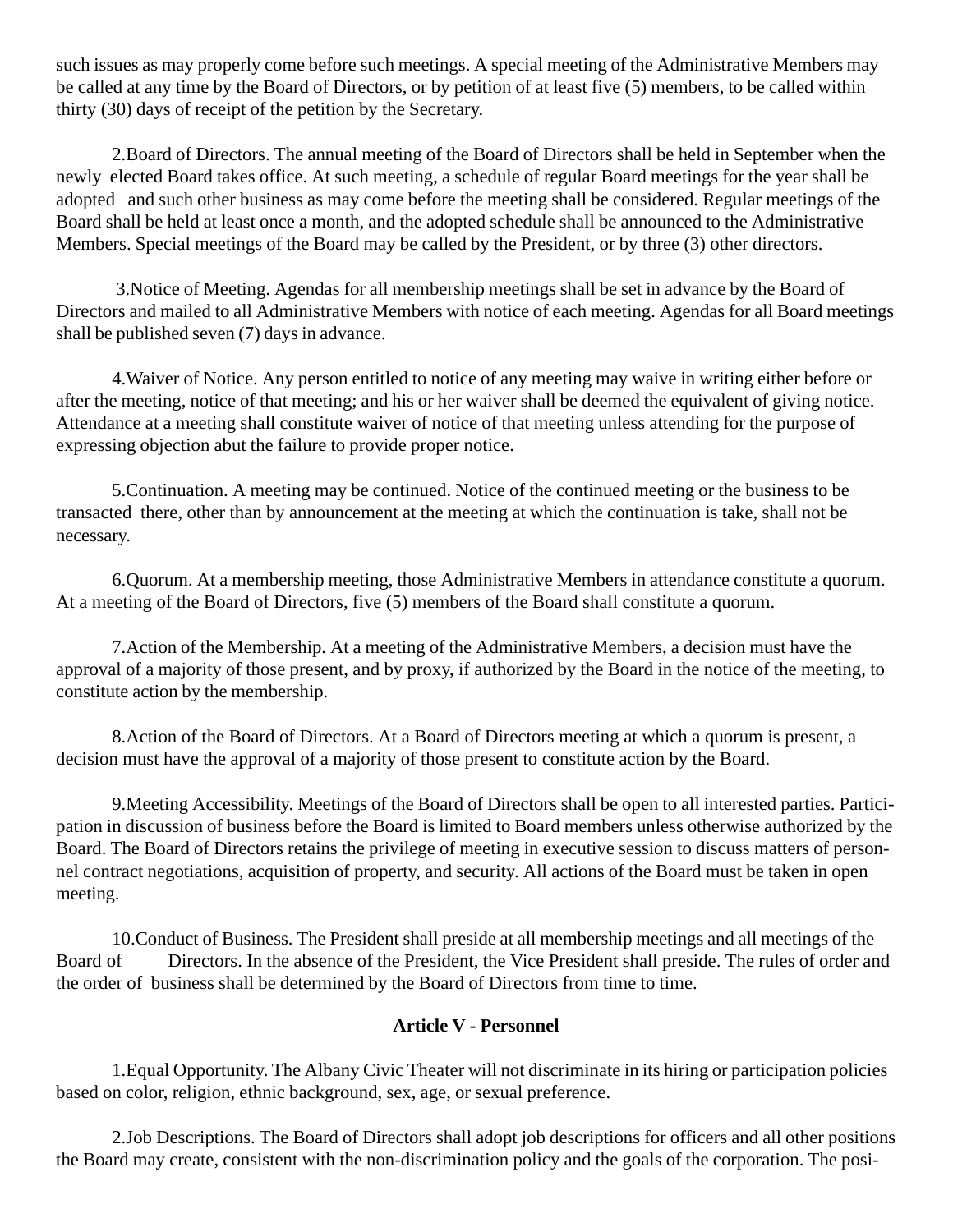tions of President, Vice President, Secretary, and Treasurer shall have the duties normally associated with such positions, and my be assigned other duties at the discretion of the Board.

3.Managers. The Board shall appoint such managers as deemed necessary for the conduct of the corporation's business. Each manager shall report to a designated Board member who shall be a liaison to them in all matters involving their assigned activities. Managers shall attend and participate in Board meetings on decisions regarding their areas of responsibility, and shall have such authority as the Board may authorize from time to time. Board members and Managers may recruit interested persons to help them fulfill their duties.

4.Standing Committees. There shall be two standing committees--a Nominating Committee, and a Play Reading Committee. The Board, upon the recommendation of the President, shall appoint these committees annually, and shall also appoint one of its members to serve as liaison to each of these committees respectively. 1.The Nominating Committee shall have the responsibilities prescribed in Article III Paragraph 4 of these bylaws. 2.The Play Reading Committee shall have the responsibility of recommending to the Administrative Members a slate of productions to be performed in the next season.

5.Advisory Committees. The President may establish and appoint advisory committees, provided that such committees are not delegated any authority to make decisions on behalf of the Board, or charged with any responsibilities that are assigned to specific members of the Board as part of their job descriptions. The President may serve as an ex officio member of any advisory committee, or may designate the Vice President as an ex officio member.

6.Production Director. The Board of Directors shall appoint a Production Director for each production scheduled by the corporation as part of the season approved by the Administrative Members. Administrative membership shall be required of all Production Directors during any season in which they will direct a show. The Board shall adopt and maintain a Director's Manual outlining the duties and responsibilities of the Production Director and all others associated with a production.

7.Production Liaison. The Production Director is responsible to the Board of Directors, and the Board has ultimate authority over all aspects of a production. The Board shall appoint a person to serve as liaison in all matters between the Board of Directors and the Production Director. Intervention by the Board shall occur only as a result of an action taken at a duly called meeting of the Board. Such decision shall be communicated to the Production Director only by the designated Liaison.

8.Participation in Production. All participants in a production on and off stage are under the direct supervision of the Production Director.

#### **Article VI - Finances**

1.Fiscal Year. The fiscal year of the corporation shall end on August 31st.

.Financial Records. Corporate financial records are a matter of public record and a yearly financial report will be made available on request. Monthly financial reports may be examined by interested persons by making an appointment with the Treasurer. The Treasurer shall be responsible for preparing the financial report at the end of the fiscal year.

3.Expenditure Authority. The Board of Directors shall adopt a budget at the beginning of the fiscal year. Production budgets and supplemental budgetary decisions may be adopted by the Board at any time during the year. The Treasurer may expend monies as authorized in the adopted budget. Expenditures that exceed the